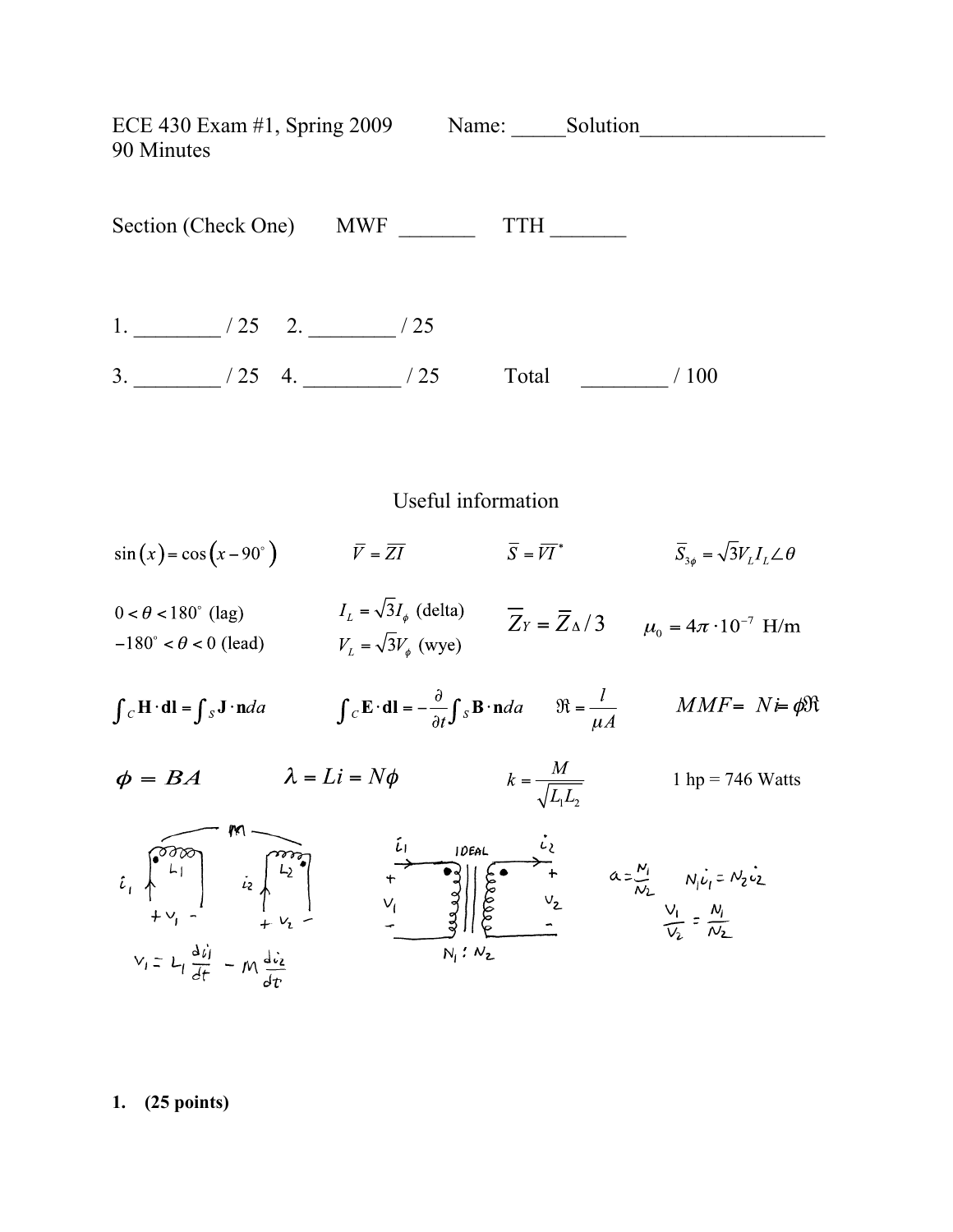Three single-phase loads are connected in parallel. The load voltage is  $v_{load} = 283 \sin(120 \pi t)$ .

The load characteristics are: Load #1: 100 Amps at 0.8 power factor lag Load #2: 8 KW at 0.7 power factor lag Load #3:  $(5+j2)$  $\Omega$ 

The impedance of each of the two wires that serves this combination of loads is  $(0.1 + i0.1) \Omega$ .

- a) Find the total real and reactive powers provided by the source (10 points)
- b) Find the source voltage and current time domain quantities (10 points)
- c) Find the overall system power factor (5 points)

$$
v_{load} = 283\sin(120\pi t) \Rightarrow \overline{V}_{load} = 200\angle -90
$$

Load 1 characteristics:

$$
\overline{I}_{L_1} = 100\angle(-90 - 36.87) = 100\angle -126.87
$$

$$
S_{L_1} = \overline{V}_{load} \overline{I}_{L_1}^* = 20000\angle 36.87
$$

Load 2 characteristics:

$$
S_{L_2} = \frac{P}{\cos \theta} \angle \cos^{-1} 0.7 = 11420 \angle 45
$$

$$
\bar{I}_{L_2} = \left(\frac{S_{L_2}}{\bar{V}_{load}}\right)^* = 57.1 \angle -135
$$

Load 3 characteristics:

$$
S_{L_3} = \overline{V}_{load} \frac{\overline{V}_{load}^*}{Z_3^*} = \frac{|\overline{V}_{load}|^2}{Z_3^*} = 7420\angle 21.8
$$
  

$$
\overline{I}_{L_2} = \frac{\overline{V}_{load}}{Z_3} = 37.14\angle -111
$$

Total current:<br> $\bar{I}_{L_{total}} = \bar{I}_{L_1} + \bar{I}_{L_2} + \bar{I}_{L_3} = 192.21\angle -126.25$ 

Source voltage:<br> $\overline{V}_s = \overline{V}_{load} + 2Z_{line} \overline{I}_{L_{total}} = 253.85\angle -88$ 

 $S_{_{total}} = S_{L_1} + S_{L_2} + S_{L_3} + 2 \times Z_{line} \times I_{total}^2 = 48790 \angle 38.25 \cdot P_{total} = 38310 \cdot Q_{total} = 30200$ 

 $v_s(t) = 253.85\sqrt{2}(\cos(120\pi t - 88))$  :  $i_s(t) = 192.21\sqrt{2}(\cos(120\pi t - 126.85))$ 

$$
PF = \cos(38.25) = 0.78
$$
 lag

## **2. (25 points)**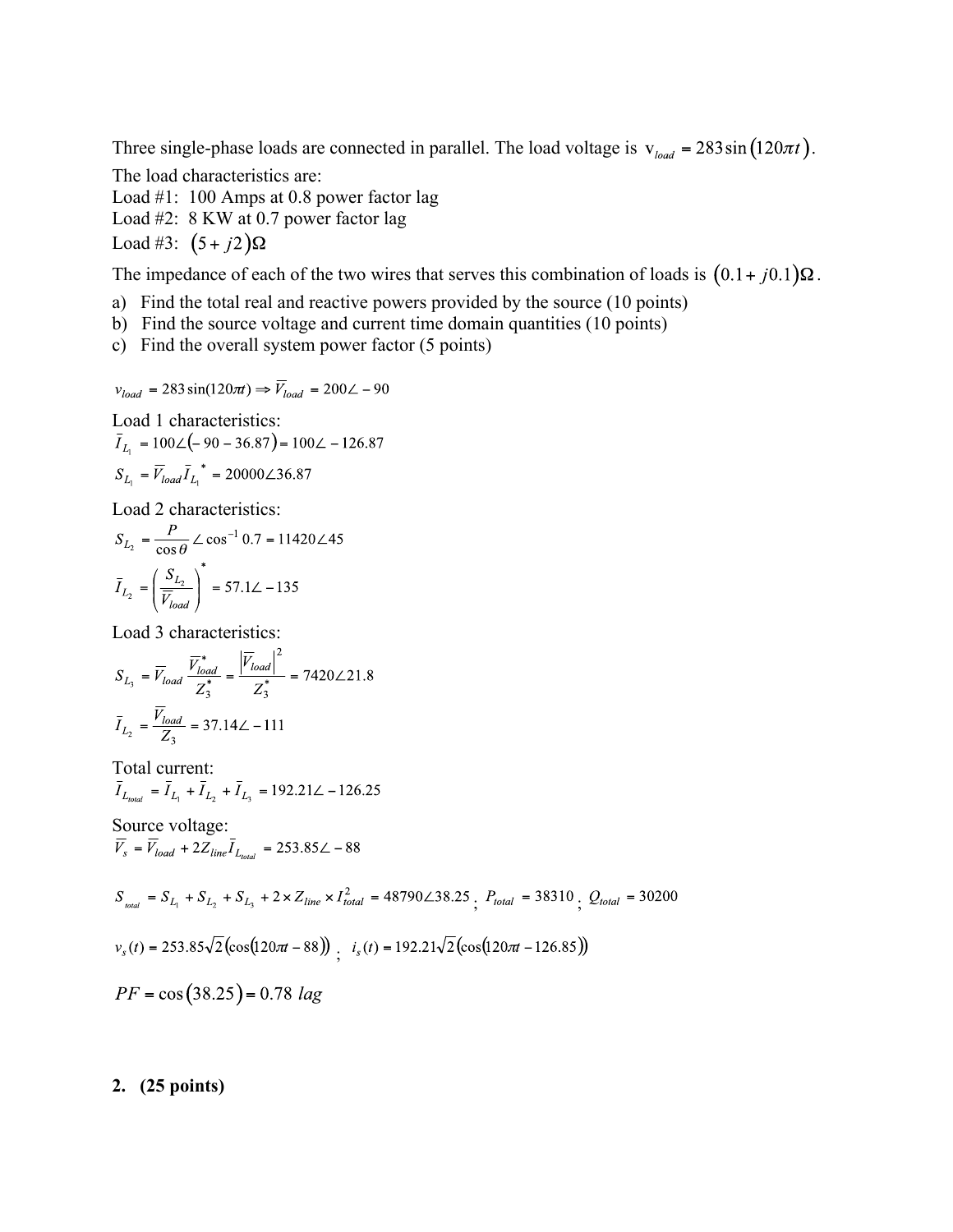The following three-phase, balanced loads are connected across a three-phase, wye-connected source ( $v_{load} = 679 \cos(120 \pi t) -$ line to line):

Load #1: Wye-connected load with 60 kVA (3-phase) at 0.9 PF lag; Load #2: Delta-connected load with 100 kW (3-phase) at 0.8 PF lag;

Calculate the following:

- a) The total complex power (3-phase) consumed by both loads (5 points)
- b) Total source line current RMS magnitude (5 points)
- c) The phase current RMS magnitude for each load. (10 points)
- d) A delta-connected capacitor bank is added in parallel to make the overall power factor equal to unity. Determine the required VARS per phase. (5 points)

$$
v_{load} = 679 \cos(120 \pi) \Rightarrow \overline{V}_{load} = 480 \angle 0
$$

Load 1 characteristic:

 $S_{L_1} = 60\angle \cos^{-1} 0.9 = 54000 + 26150j$ 

Load 2 characteristic:

$$
S_{L_2} = \frac{100}{0.8} \angle \cos^{-1} 0.8 = 100,000 + 75,000j
$$

A) Total complex power:

$$
S_{_{total}} = S_{L_{1}} + S_{L_{2}} = 184250\angle 33.29
$$

B) Total line current:

$$
S_{\text{total}} = \sqrt{3} V_{\text{load}} I_{\text{Line}} \Rightarrow I_{\text{Line}} = 221.26
$$

C) Phase currents:

$$
S_1 = \sqrt{3}V_{load}I_{Line} = \sqrt{3}V_{load}I_{phase} \Rightarrow I_{phase} = 72.16
$$
  

$$
S_2 = \sqrt{3}V_{load}I_{Line} = \sqrt{3}V_{load}\sqrt{3}I_{phase} \Rightarrow I_{phase} = 86.8
$$

D) Power factor correction reactive power:

$$
Q_{3\phi} = -101150 \Rightarrow Q_{1\phi} = \frac{Q_{3\phi}}{3} = -33720
$$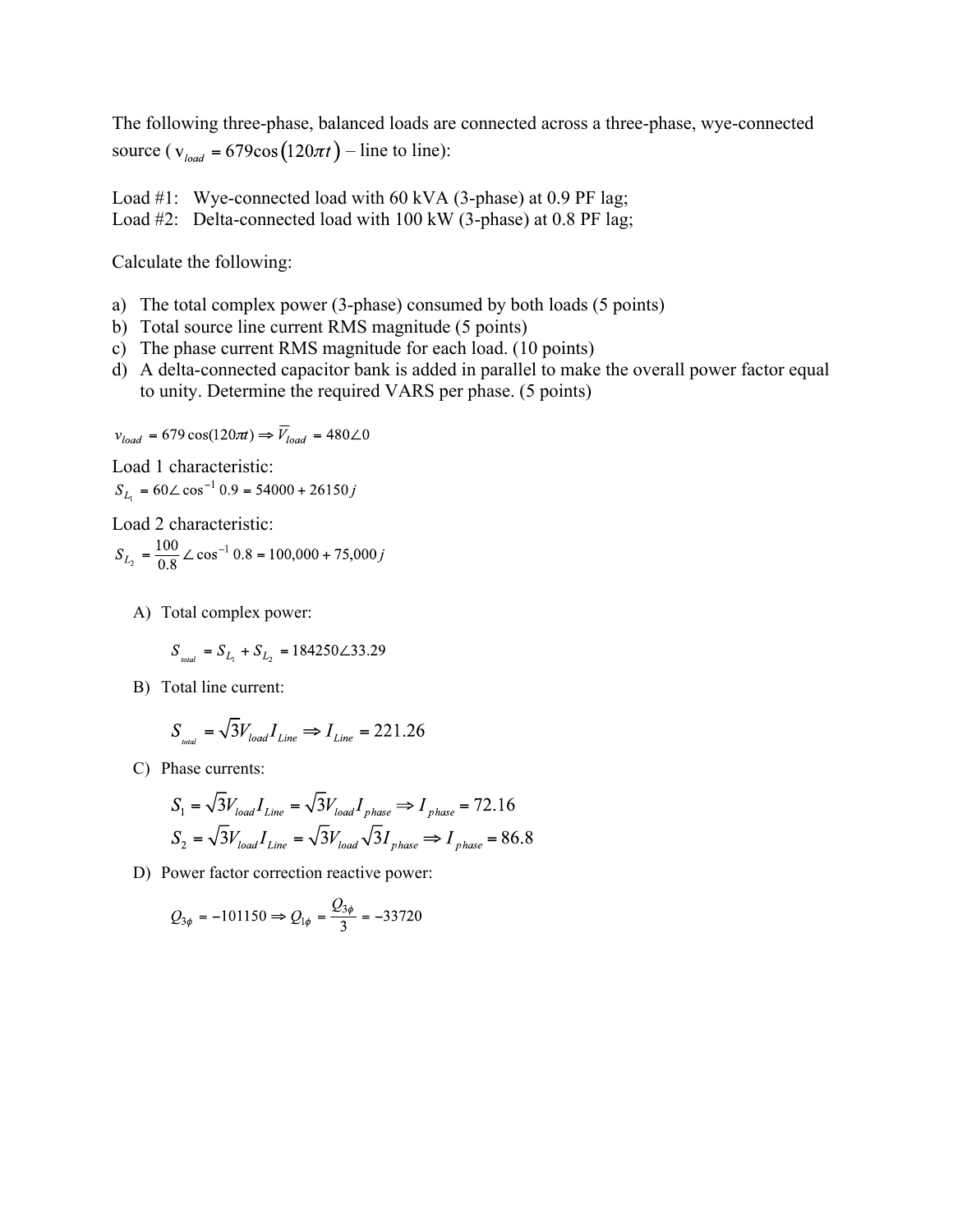## **3. (25 points)**

An electric tooth brush has two parts - the base which has a coil and a handset which also has a coil. This could be modeled as two "C" sections of steel (each with a coil) separated by an air gap of distance "g" when the handset is on the base. Draw your own magnetic circuit of this and compute an expression for the mutual inductance between the handset coil and the base coil. Assume all of your own polarities and current directions. Express your answer in terms of the two coil turns, the gap g, the permeability of free space, and the cross sectional area of the steel. Neglect fringing and assume infinite permeability in the steel.